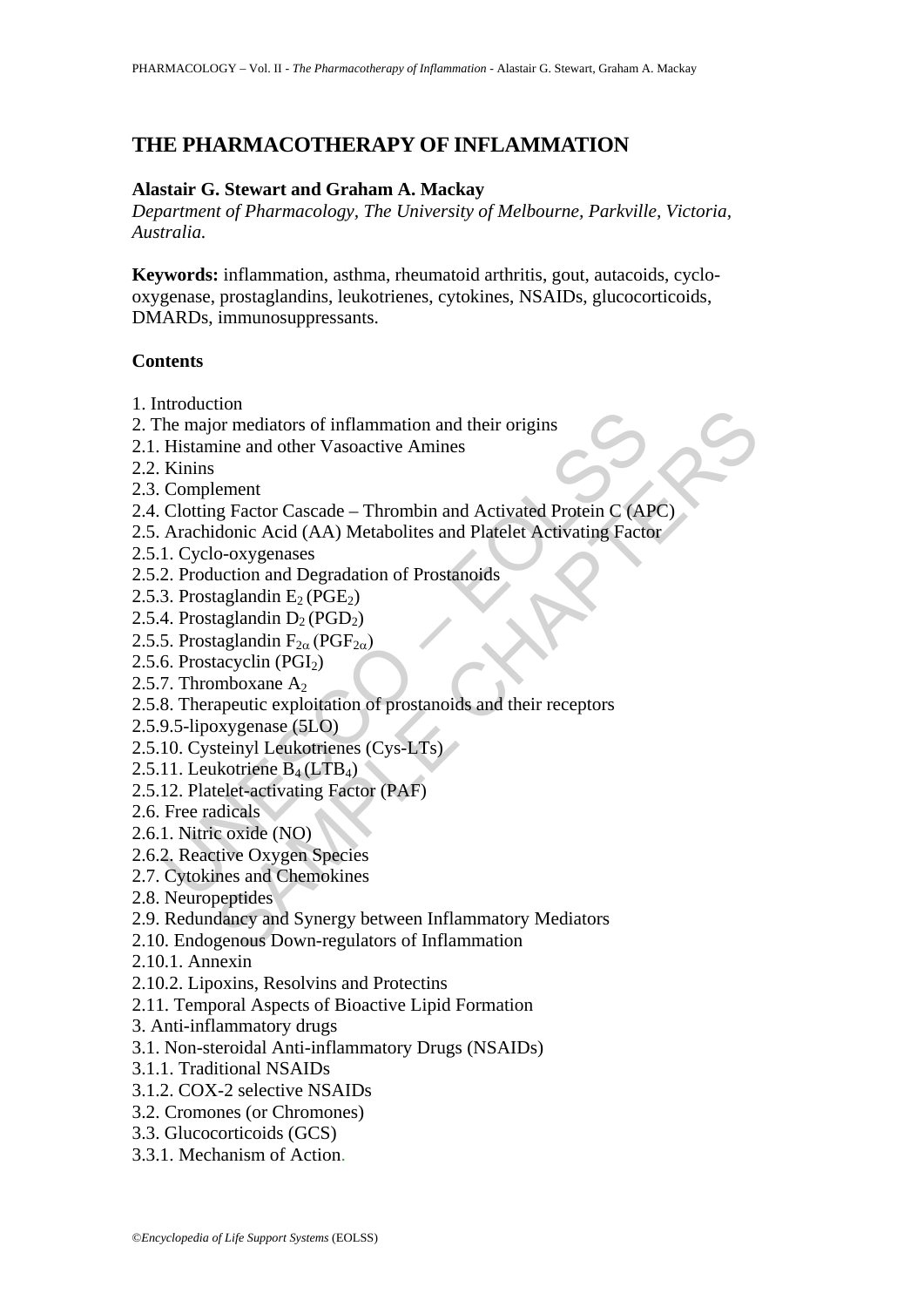3.3.2. Dose and Indication Limiting Adverse Effects of Glucocorticoids

- 3.4. Mediator Receptor Antagonists
- 3.4.1. Histamine Receptor Blockers
- 3.4.2. Leukotriene Receptor Antagonists
- 3.4.3. IL-1 receptor Antagonists
- 3.4.4. Adhesion and Co-stimulatory Molecule Blockers
- 3.4.5. Emerging receptor targets
- 3.5. Cytokine-neutralizing Agents
- 3.5.1. Anti-TNF agents
- 3.6. Disease Modifying Anti-rheumatoid Drugs (DMARDs)
- 3.6.1. Methotrexate
- 3.6.2. Leflunomide
- 3.6.3. Sulfasalazine
- 3.6.4. Gold Compounds
- 3.6.5. Penicillamine
- 3.6.6. Hydroxychloroquine and Chloroquine
- 3.6.7. Biological DMARDs
- 3.6.8. Cyclosporine
- 3.7 Immunosuppressant anti-inflammatory agents
- 3.7.1. Glucocorticoids (GCS)
- 3.7.2. Calcineurin Inhibitors and Related Compounds
- 3.7.3. Cytotoxic Agents
- 3.7.4. Antibody Therapies
- 3.8. Miscellaneous Anti-inflammatory Agents
- 3.8.1. Gout
- 3.8.2. N-acetyl cysteine
- 3.8.3. Fish oil
- 4. Gold Compounds<br>
5. Penicillamine<br>
6. Hydroxychloroquine and Chloroquine<br>
7. Biological DMARDs<br>
8. Cyclosporine<br>
Elmunusauppressant anti-inflammatory agents<br>
1. Glucocorticoids (GCS)<br>
2. Calcineurin Inhibitors and Relat I Compounds<br>
cillamine<br>
coxychloroquine and Chloroquine<br>
orgical DMARDs<br>
osporine<br>
osuppressant anti-inflammatory agents<br>
coordicoids (GCS)<br>
ineurin Inhibitors and Related Compounds<br>
toxic Agents<br>
body Therapies<br>
cotic Ag 4. The integrated treatment of inflammatory disorders: selected examples
- 4.1. Asthma
- 4.1.1. Short-acting  $\beta_2$  Adrenoceptor Agonists (SABA)
- 4.2. Sepsis
- 5. Conclusions
- Acknowledgments
- **Glossary**
- Bibliography
- Biographical Sketches

## **Summary**

Throughout the world, inflammatory disorders are a major cause of morbidity and mortality, and consequently many pharmacological approaches have been developed to treat them. This chapter will describe the basic features of inflammatory disease, deal with the pharmacology of the drugs used in inflammatory conditions and then discuss specific uses of anti-inflammatory agents in individual conditions. An emphasis will be placed on approaches at the different hierarchical levels of the inflammatory response and the use of combined therapies, depending upon disease severity and persistence.

## **1. Introduction**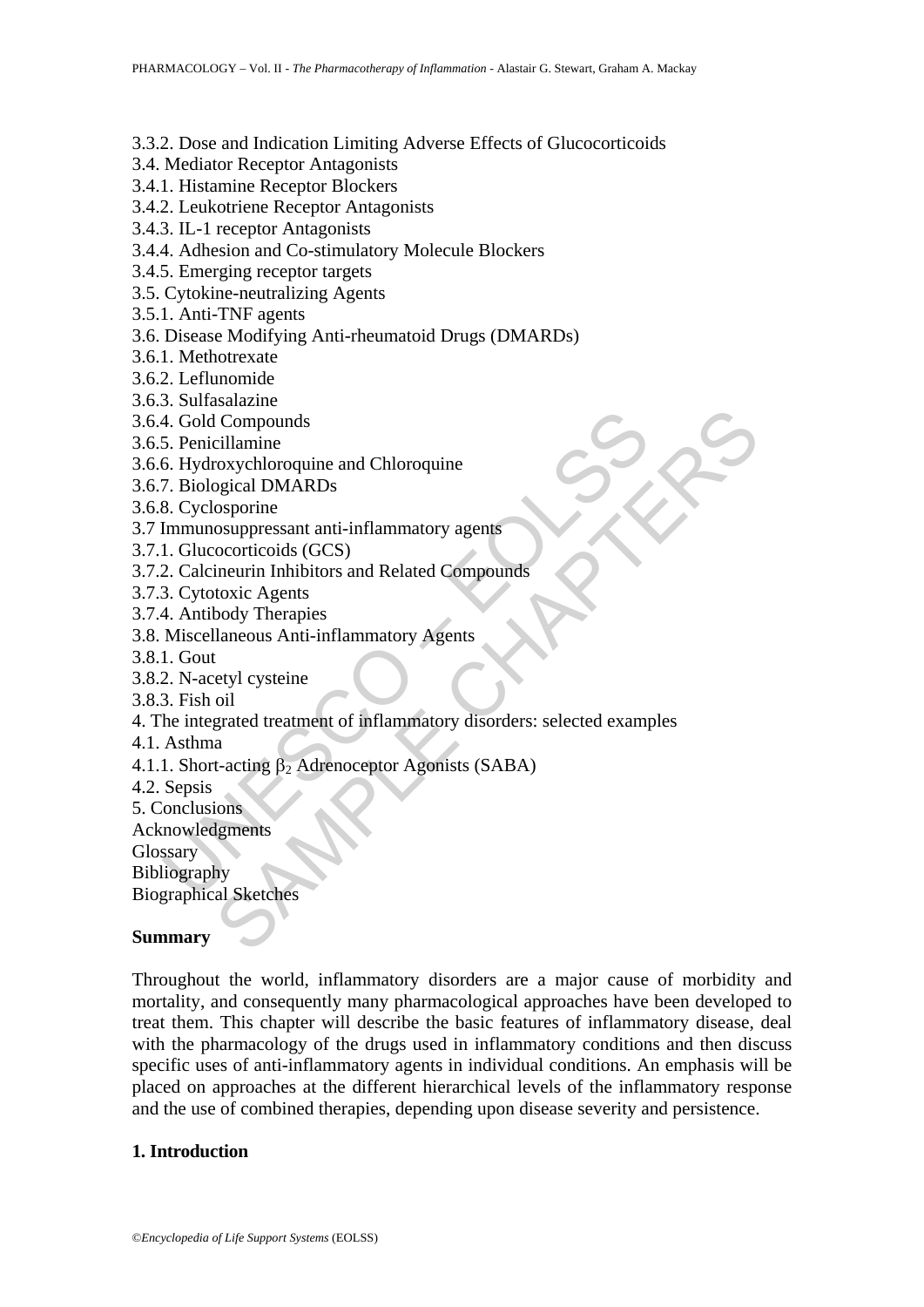Inflammation is a broad descriptor that has different meanings in different contexts. Whilst this chapter deals with anti-inflammatory drugs, it is important to remember that the inflammatory process is a key innate protective mechanism that serves to reduce the likelihood and/or severity of infection and promote tissue repair. Anti-inflammatory drugs are commonly used when inflammation is triggered inappropriately, is poorly resolved becoming chronic in nature, or reaches a severity that is debilitating.

Let's first discuss the features of inflammation at the level of tissues. The process of inflammation is initiated upon tissue damage. This damage may result from mechanical trauma, exposure to harmful chemicals or toxins, local infection with a pathogen that triggers an innate or adaptive immune response, or an autoimmune response. Initial aspects of inflammation are dominated by a vascular component.

 These features can be most easily visualized in the skin, although essentially identical processes take place in the less superficial tissues. The regional dilatation of blood vessels results in an increase in blood flow that will manifest as reddening. The blood vessels also become leaky under the influence of many of the same mediators that cause vasodilatation. The leakiness involves the formation of inter-endothelial gaps through which plasma can flow according to the hydrostatic pressure gradient.

issue features can be most easily visualized in the skin, although e<br>essese take place in the less superficial tissues. The regional c<br>els results in an increase in blood flow that will manifest as red<br>els also become leak ures can be most easily visualized in the skin, although essentially iden<br>take place in the less superficial tissues. The regional dilatation of b<br>ults in an increase in blood flow that will manifest as reddening. The bi<br>b This is to be distinguished from true increases in vessel permeability, whereby there is an increase in solute and solvent transfer across the intact endothelium by diffusional mechanisms. There are both mechanical and biochemical consequences of this increase in plasma flow into the tissue. When the accumulation of leaked plasma exceeds the capacity of the lymphatic drainage, the build-up of fluid increases the pressure inside the tissue and causes swelling. This swelling may restrict function, in a joint for instance, or can lead to pain via activation of stretch receptors on sensory nerves.

The biochemical consequences include the delivery into the tissue of precursors to powerful inflammatory mediators including thrombin, bradykinin and activated complement. The formation of these inflammatory products requires the activation of proteolytic cascades that are also triggered and fuelled by plasma exudation and exposure to non-vascular tissue components.

The actions of inflammatory mediators released early in the response also serve as a stimulus for the triggering of a strong immune cell inflammatory component. Thus, leukocytes are recruited selectively to the area of tissue damage, are activated and migrate from the blood into the tissue. Infiltration of these cells into the tissues is assisted by the vascular changes described above.

Once activated, these cells are a major source of inflammatory mediators, which include numerous cytokines with potent and broad-ranging activities. This cellular immune response instigates immediate protection from pathogens through innate responses, whilst priming adaptive immunity for longer term, more specific protection, should that be necessary. It should also be remembered that activated vascular endothelial cells and other non-immune cells around the area of tissue damage are also capable of secreting mediators with inflammatory capabilities. Figure 1 outlines the vascular and cellular features of the inflammatory response.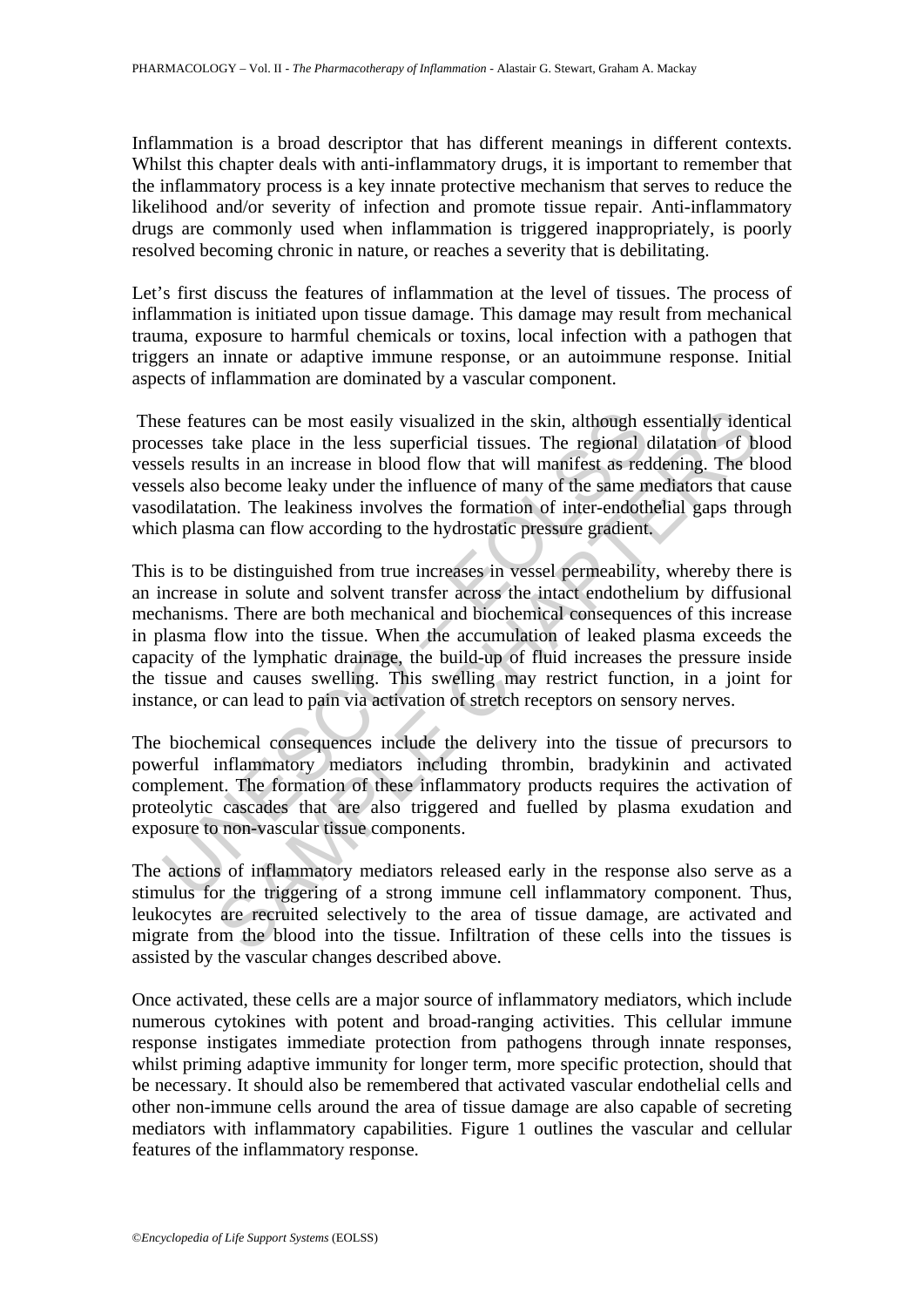

Figure 1. Vascular changes occurring during inflammation. Upon tissue injury, inflammatory mediators trigger vasodilation and enhanced vascular leak resulting in the characteristic inflammatory features of reddening and edema. Many inflammatory mediators also enhance adhesion molecule expression on endothelial cells and moreover serve as chemotactic factors for leukocytes such as neutrophils. Under normal circumstances, leukocyte recruitment reduces the likelihood of infection, leads to removal of cell debris and facilitates tissue repair.



Figure 2. Drugs used to treat inflammation target different hierarchical levels of the immune system. Depending on disease severity and chronicity, a variety of agents can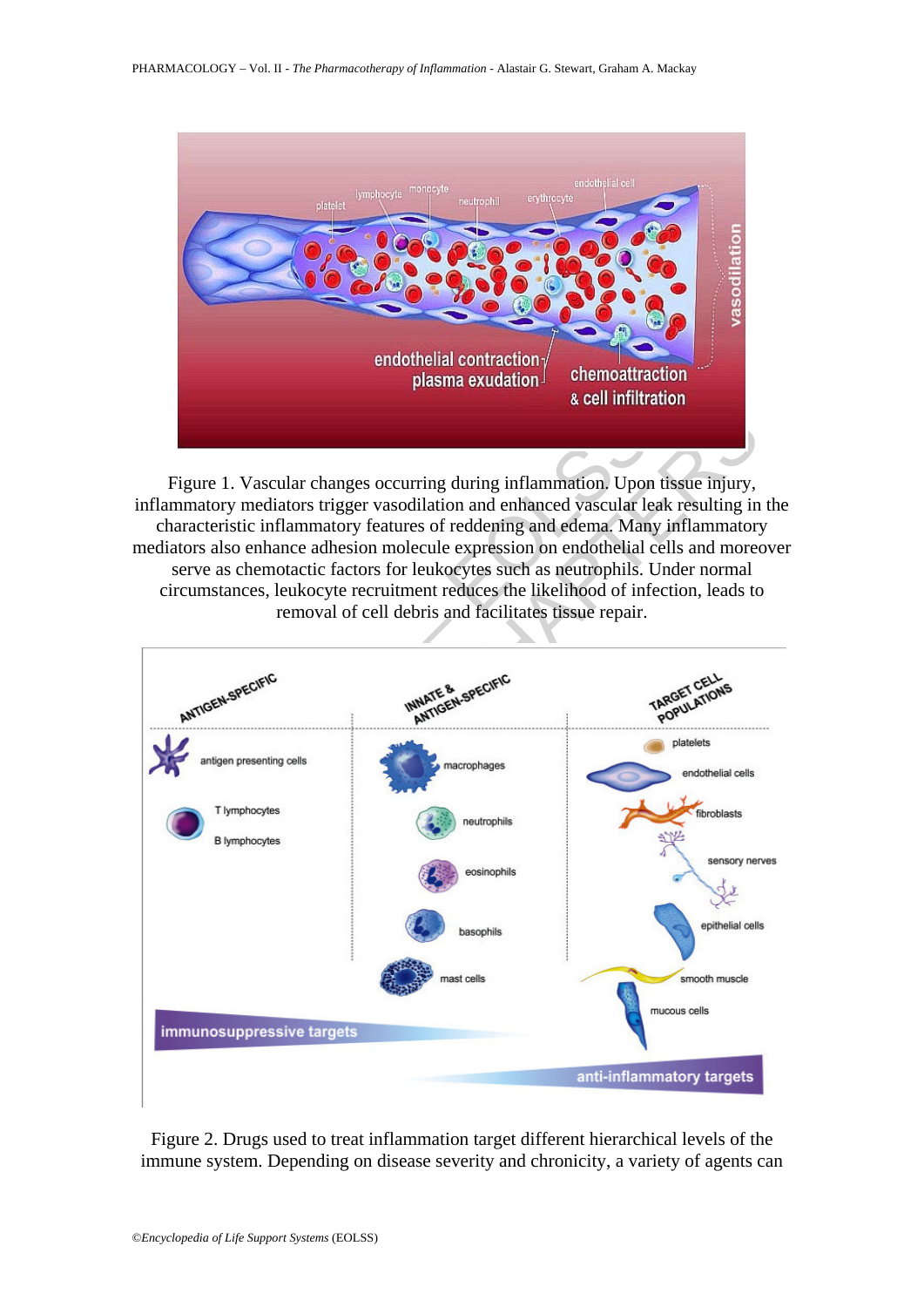be used to dampen inflammation. Clearly the hierarchical level of the target will determine the downstream consequences of its modulation. Drugs that prevent the actions of inflammatory mediators on target cell populations (e.g. anti-histamines) are effective in relatively mild and acute indications. Drugs that target key antigen-driven processes, such as the activation of lymphocytes (e.g. cyclosporine), have profound immunosuppressant actions and are thus used in the chronic inflammatory disease setting. Whilst these latter agents have potent anti-inflammatory activity, they also usually possess more troublesome unwanted effects.

where involved in mediator synthesis, to broad inhibition of immunosuppressant drugs. The use and effectiveness of any primined by numerous factors that include the cause and severity interactions (discussed later), and th movided in mediator synthesis, to broad inhibition of immune responses<br>ppressant drugs. The use and effectiveness of any particular drugs<br>ppressant drugs. The use and effectiveness of any particular drugs<br>in by numerous fa Dampening the actions of inflammatory mediators is the goal of the various clinically utilized anti-inflammatory drugs. Anti-inflammatory activity can be achieved at numerous hierarchical levels of the inflammatory response. Thus, drug targets range from blocking the actions of specific mediators with receptor antagonists or inhibiting enzymes involved in mediator synthesis, to broad inhibition of immune responses with immunosuppressant drugs. The use and effectiveness of any particular drug is determined by numerous factors that include the cause and severity of the disease, the tissue sites affected, functional 'redundancy' and 'synergy' amongst inflammatory mediators (discussed later), and the unwanted effects of the drugs chosen. Figure 2 illustrates a "hierarchical" viewpoint of the cells and processes involved in an inflammatory response. This provides a framework for the sites of action of the antiinflammatory drugs discussed later.

The next section will describe the major mediators involved in the inflammatory response and their origins, cellular or otherwise. We will also give a brief mention to endogenous inhibitors of inflammation. Although these negative regulators are in most instances considerably less well understood than their pro-inflammatory counterparts, their dysfunction might also underlie inflammatory disorders. A clearer understanding of their roles may provide new avenues for future drug design and development.



#### **Bibliography**

- - -

Akdis, C.A. and Blaser, K. (2003). Histamine in the immune regulation of allergic inflammation. *The Journal of Allergy and Clinical Immunology,* **112**: 15-22. [Broad discussion of the roles of histamine in immunological regulation].

Barnes, P.J. (2004). New drugs for asthma. *Nature Reviews Drug Discovery*, **3**: 831-844. [Comprehensive discussion of mechanisms and current treatment of asthma with perspectives on new therapeutic developments].

Borish, L.C. and Steinke, J.W. (2003). Cytokines and chemokines. *The Journal of Allergy and Clinical Immunology,* **111**:S460-S475. [A relatively concise and very useful reference for this extensive and complex research area].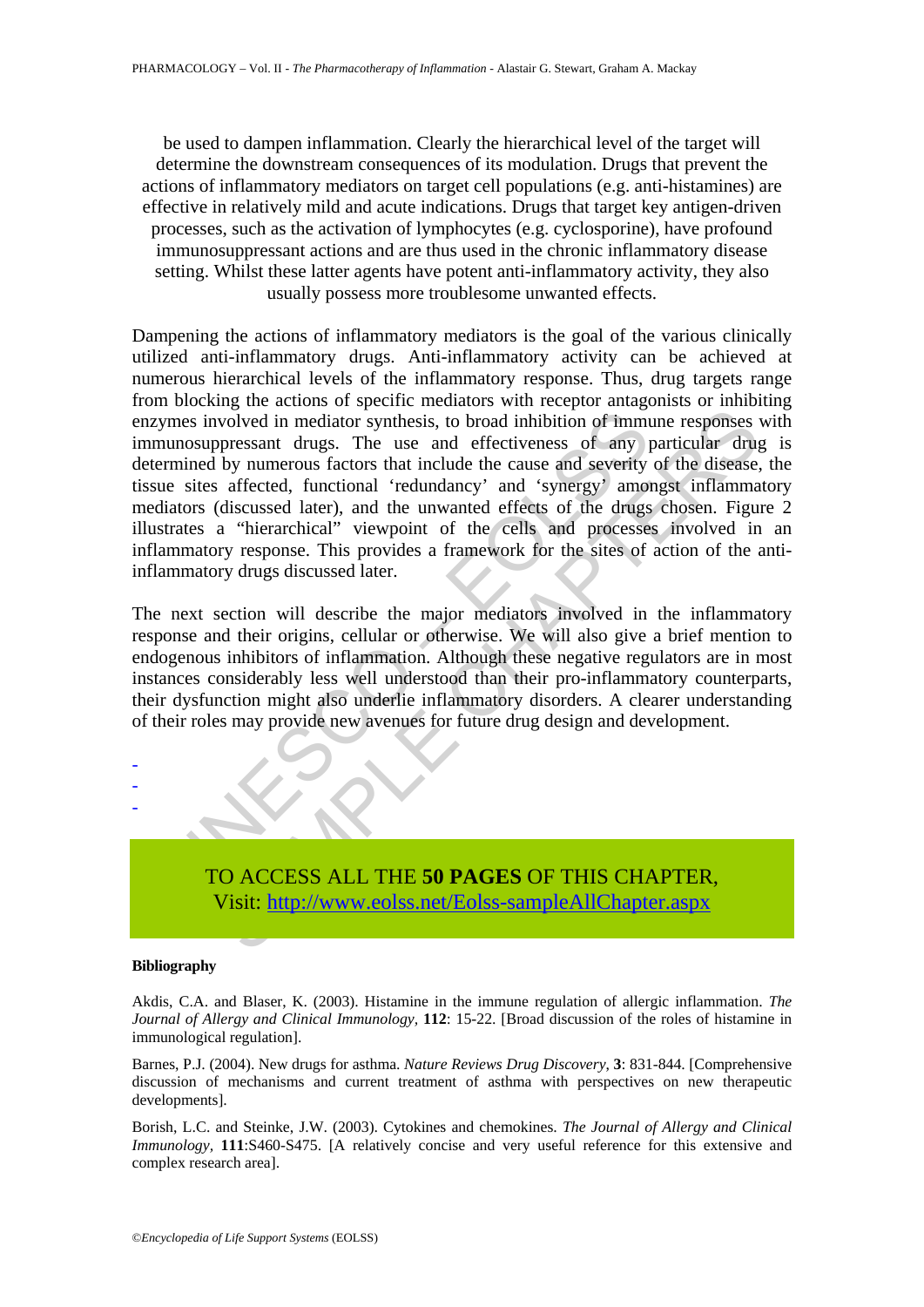Brain, S.D. and Grant, A.D. (2004). Vascular actions of calcitonin gene-related peptide and adrenomedulin. *Physiological Reviews,* **83**: 903-934. [Very detailed discussion of the mechanism of action of these neuropeptides].

Buttgereit, F. Burmester, G-R. and Lipworth, B.J. (2005). Optimised glucocorticoid therapy: the sharpening of an old spear. *The Lancet*, **365**: 801-803. [This short review provides an easily digested account of the limitations in glucocorticoid therapy and some current approaches to their resolution].

Cronstein, B.N. (2005). Low-dose methotrexate: a mainstay in the treatment of rheumatoid arthritis. *Pharmacological Reviews,* **57**: 163-172. [Detailed discussion of the mechanism of action of methotrexate when used in rheumatoid arthritis. Illustrates the likely differences in mechanism of action when compared to the drugs use in cancer chemotherapy].

Cronstein, B.N. and Terkeltaub, R. (2006). The inflammatory process of gout and its treatment. *Arthritis Research & Therapy,* **8** (Suppl 1): S3. [Concise review of the pharmacological treatment of acute gout. Forms part of a larger supplement dedicated to the various aspects of the disease].

Currie, GP., Srivastava, P., Dempsey, O.J. and Lee, D.K. (2005). Therapeutic modulation of allergic airways disease with leukotriene receptor antagonists. *Quarterly Journal of Medicine*, **98**: 171-182. [Succinct description of the place of LTRAs in the treatment of asthma].

ie, GP, Strwatstva, P., Dempsey, O.J. and Lee, D.K. (2005). Theraputite iterals and the tote method in the teameral of *M* (2005). The firstname perior attention of the place of LTRAs in the treatment of asthmal.<br>Sch, I.J Srivastava, P., Dempsey, O.J. and Lee, D.K. (2005). Therapeutic modulation of all<br>sae with leukotriene receptor antagonists. *Quarterly Journal of Medicine*, 98: 171<br>cription of the place of LTRAs in the treatment of ashm de Esch, I.J.P., Thurmond, R.L., Jongejan, A. and Blaser, K. (2005). The histamine H<sub>4</sub> receptor as a new therapeutic target for inflammation. *Trends in Pharmacological Sciences,* **26**: 462-469. [Focused discussion on the histamine  $H_4$  receptor with good coverage of what is known and what might yet be to come for this receptor].

Edwards, A.M. and Howell, J.B.L (2000). The chromones: history, chemistry and clinical development. A tribute to the work of Dr R.E.C Altounyan. *Clinical and Experimental Allergy,* **30**: 756-774. [A fascinating historical account of how the chromones came to be clinically used].

Furchgott, R.F. and Zawadzki, J.V. 1980. The obligatory role of endothelial cells in the relaxation of arterial smooth muscle by acetylcholine. *Nature*, **288**: 373-376. [This work identified the key role played by the vascular endothelium in blood vessel responses, and was pivotal to the eventual identification of nitric oxide as an endothelial-derived relaxant factor].

Golan, D.E., Tashjian, A.H.Jr., Armstrong, E.J., and Armstrong, A.W., *eds*. (2007). *Principles of Pharmacology, the pathophysiological basis of drug therapy (2nd edition)*. Lippincott Williams & Wilkins, Baltimore, Maryland, USA. [A comprehensive pharmacology textbook that has some excellent and well-integrated chapters on the pharmacology of inflammatory disease].

Guo, R.-F. and Ward, P.A. (2005). Role of C5a in inflammatory responses. *Annual Review of Immunology,* **23**: 821-852. [Thorough discussion of the generation and activity of complement activation product C5a ].

Gutteridge, J.M.C and Halliwell, B. (2000). Free radicals and anti-oxidants in the year 2000: A historical look to the future*. Annals of the New York Academy of Sciences,* **899**: 136-146. [An interesting account of changes in thinking about free radicals and their detoxification].

Halloran, P.F. (2004). Imunosuppressive drugs for kidney transplantation. *New England Journal of Medicine,* **351**: 2715-2729. [Although the focus is on transplantation, this article provides good analysis of the major groups of immunosuppressants used].

Luster, A.D., Alon, R., and von Andrian, U.H. (2005). Immune cell migration in inflammation: present and future therapeutic targets. *Nature Immunology,* **6**: 1182-1190. [Focuses on the emerging field of targeting adhesion molecules and chemokine receptors to block cell trafficking in inflammatory disease].

McCord, J.M. and Fridovich I. (1969). Superoxide dismutase. An enzymic function for erythrocuprein (hemocuprein). *The Journal of Biological Chemistry*, **244**: 6049-6055. [This paper identified the enzyme superoxide dismutase in animal tissues and from this suggested the enzyme was protective against harmful effects of superoxide radicals].

Mitchell, J.A. and Warner, T.D. (2006). COX isoforms in the cardiovascular system: understanding the activities of non-steroidal anti-inflammatory drugs. *Nature Reviews Drug Discovery,* **5**: 75-86. [Good review of NSAID activity with particular reference to the selective COX2 inhibitors and the controversy that has surrounded them].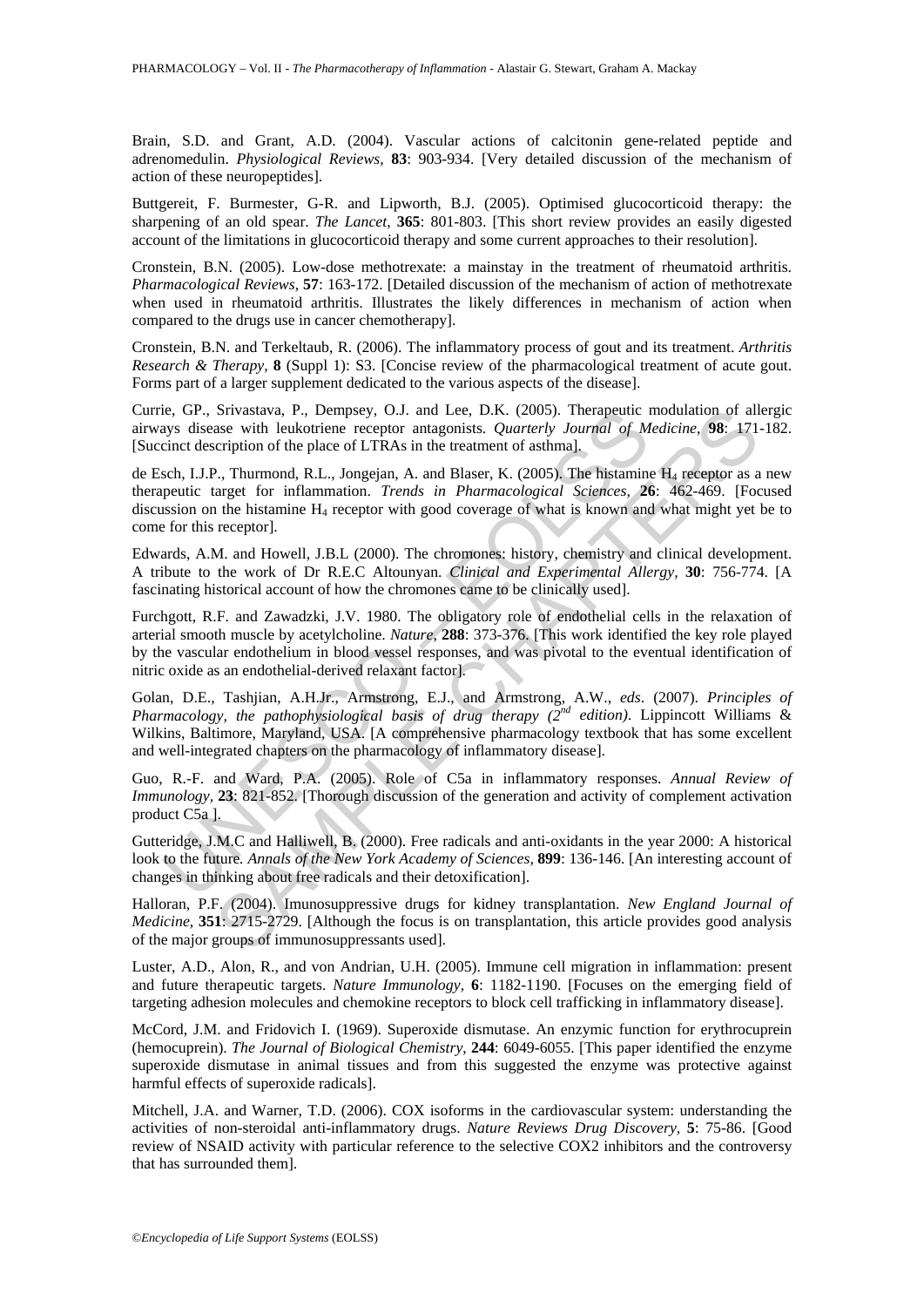Mosnier, L.O., Zlokovic, B.V. and Griffin, J.H. (2007). The cytoprotective protein C pathway. Blood, **109**: 3161-3172. [A valuable review of the emerging pharmacology of this anti-coagulant/antiinflammatory protein].

Nijkamp, F.P. and Parnham, M.J., *eds.* (2005). *Principles of Immunopharmacology (2nd edition)*. Birkhauser Verlag, Basel, Switzerland: [A much-needed focused textbook that, as the name suggests, deals specifically with the pharmacology of the immune system].

Nimmerjahn, F. and Ravetch, J.V. (2007). The antiinflammatory activity of IgG: the intravenous IgG paradox. *The Journal of Experimental Medicine,* **204**: 11-15. [A concise review of recently highlighted mechanisms that are thought to underlie the clinical benefit of IVIG therapy].

Prins, C. Gelfand, E.W. and French, L.E. (2007). Intravenous immunoglobulin: properties, mode of action and practical use in dermatology. *Acta Dermato-Venereologica,* **87**: 206-218. [Although targeted at dermatological disorders, this article contains a broad review of the preparation, actions and efficacy of IVIG therapy].

Schacke, H., Docke, W-D., and Asadullah, K. (2002). Mechanisms involved in the side effects of glucorticoids. *Pharmacology and Therapeutics,* **96**: 23-43. [Provides a detailed account of glucocorticoid side effects and their mechanisms].

Scott, D.L. and Kingsley, G.H. (2006). Tumor necrosis factor inhibitors for rheumatoid arthritis. *New England Journal of Medicine,* **355**: 704-712. [Good clinically-focused review of anti-TNF therapies and their use alongside small molecule DMARDs for rheumatoid arthritis ].

Serhan, C.N. *et al*. (2007) Resolution of inflammation: state of the art, definitions and terms. *FASEB Journal, 21: 325-332.* [A short, but definitive discussion of an area of emerging importance].

Simons, F.E.R. (2004). Advances in H<sub>1</sub>-antihistamines. *New England Journal of Medicine*, 351: 2203-2217. [Clinically-focused review of anti-histamines].

Smolen, J.S. and Steiner, G. (2003). Therapeutic strategies for rheumatoid arthritis. *Nature Reviews Drug Discovery,* **2**: 473-488. [A comprehensive and nicely illustrated review of the pathogenesis and current and likely future treatments for rheumatoid arthritis].

Eck, H., Docke, W-D., and Asadullah, K. (2002). Mechanisms involved cke, H., Docke, W-D., and Asamazology and Therapeutics, 96: 23-43. [Provides a detailed accelects and their mechanisms].<br>
(b. D.L. and Kingsley, G.H. (20 Storms, W. and Kaliner, M.A. (2005). Cromolyn sodium: fitting an old friend into current asthma treatment. *Journal of Asthma,* **42**: 79-89. [Detailed description of the activity of DSCG both in the laboratory and clinic].

 Vane, J.R. (1982). Nobel Lecture: Adventures and Excursions in Bioassay: The Stepping Stones to Prostacyclin.*http://nobelprize.org/nobel\_prizes/medicine/laureates/1982/vane-lecture.pdf* [Description of the work that led to the identification of the mechanism of action of aspirin and related drugs].

Widdicombe, J.G. (2003). Overview of neural pathways in allergy and asthma. *Pulmonary Pharmacology and Therapeutics,* **16**: 23-30. [More advanced analysis of the process of neurogenic inflammation].

#### **Biographical Sketches**

Docke, W-D, and Asadullah, K. (2002). Mechanisms involved in the side effect<br> *Pharmacology and Therapeutics*, **96**: 23-43. [Provides a detailed account of glucocord<br> *nd* Mingsley, G.H. (2006). Tumor necrosis factor inhi **Alastair Stewart** was awarded BScHons and PhD degrees from the University of Melbourne, Australia. He carried out a postdoctoral period in Prof Priscilla Piper's laboratory at the Royal College of Surgeons, in London, returning to Melbourne in 1986. He has held appointments in the Department of Physiology and at the Bernard O'Brien Institute of Microsurgery before returning to the Department of Pharmacology in 1998, where he is currently appointed Professor. His research interests are varied, but have been directed towards understanding the role of inflammatory mediators in complex, chronic tissue remodeling, such as occur in asthma, pulmonary fibrosis and solid tumors.

Prof Stewart is a member of a number of societies including the Australasian Society of Clinical and Experimental Pharmacologists and Toxicologists (ASCEPT), the American Thoracic Society (ATS) and British Pharmacological Society (BPS).

**Graham Mackay** was awarded a BSc (Hons) in Pharmacology from the University of Glasgow, UK and PhD in Immunopharmacology from University College London, UK.